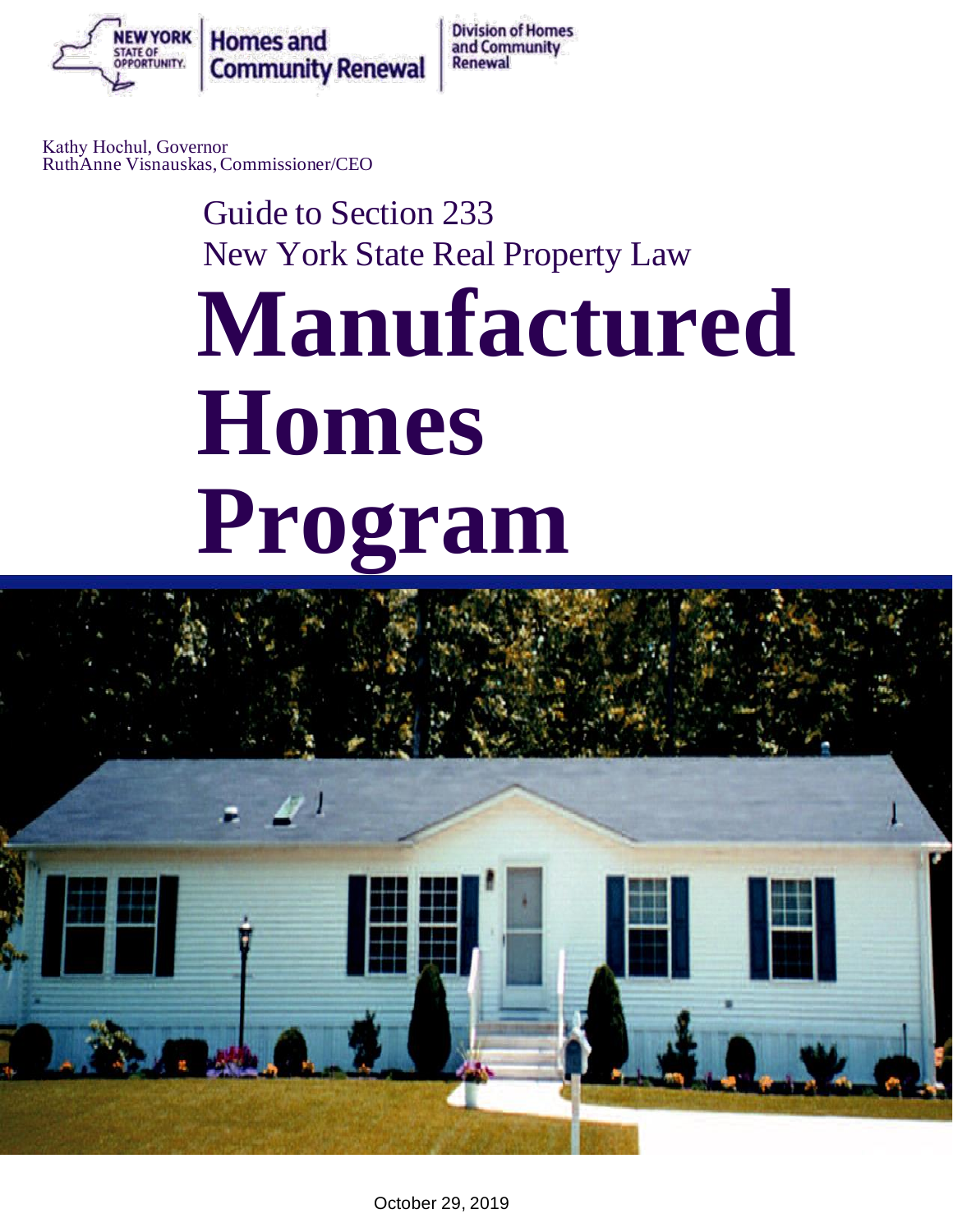| <b>Subject</b><br><b>Definitions</b>                 | <b>RPL Subsection</b><br>a | Page<br>1      |
|------------------------------------------------------|----------------------------|----------------|
| Eviction                                             | b, c, d                    | 1, 2, 3        |
| Change of Use                                        | b <sub>6</sub>             | 2              |
| Lease                                                | e                          | 3, 4           |
| Lease Renewal                                        | e2                         | 3, 4           |
| <b>Park Rules</b>                                    | f                          | 4              |
| Fees                                                 | g                          | 5              |
| <b>Security Deposits</b>                             | g4                         | 5              |
| Purchase/Installation of Home/Equipment              | h.                         | 6              |
| Sale of Manufactured Home                            | i.                         | 6, 7           |
| Privacy-Entry by Park Owner                          | J                          | $\overline{7}$ |
| <b>Disruption of Necessary Services</b>              | k                          | $\overline{7}$ |
| Designation of Park Agent for Emergencies            | $\mathsf{I}$               | $\overline{7}$ |
| <b>Habitability Warranty</b>                         | m                          | $\overline{7}$ |
| Retaliation                                          | n                          | 7, 8           |
| Attorneys                                            | 0                          | 8              |
| <b>Essential Services</b>                            | p                          | 8              |
| <b>Written Receipts</b>                              | q                          | 8              |
| Late Payment of Rent                                 | r                          | 8              |
| <b>Occupancy Restriction</b>                         | s                          | 9              |
| Lease Assignment and Subleasing                      | t                          | 9              |
| Breach of 233 Statute                                | u                          | 10             |
| Annual Manufactured Home Park Registration           | V                          | 10             |
| <b>DHCR Enforcement Authority</b>                    | ٧                          | 10             |
| Real Property Tax Payments                           | w                          | 10, 11         |
| Rent Increases                                       | X                          | 11             |
| Rent to Own Contract Provisions                      | у                          | 11, 12         |
| Guide to NYS Real Property Law Section 233-a / Index |                            |                |
| Applicability of Section 233 - a                     | 1                          | 13             |
| Sale of Manufactured Home Parks                      | $1 - 3$                    | 13,14          |
| Guide to NYS Real Property Law Section 233-b / Index |                            |                |
| Applicability of Section 233 - b                     | $1 - 3$                    | 14, 15         |
| Increases in rent                                    | 4,5                        | 15             |

Challenge to increase in rent 5-8 15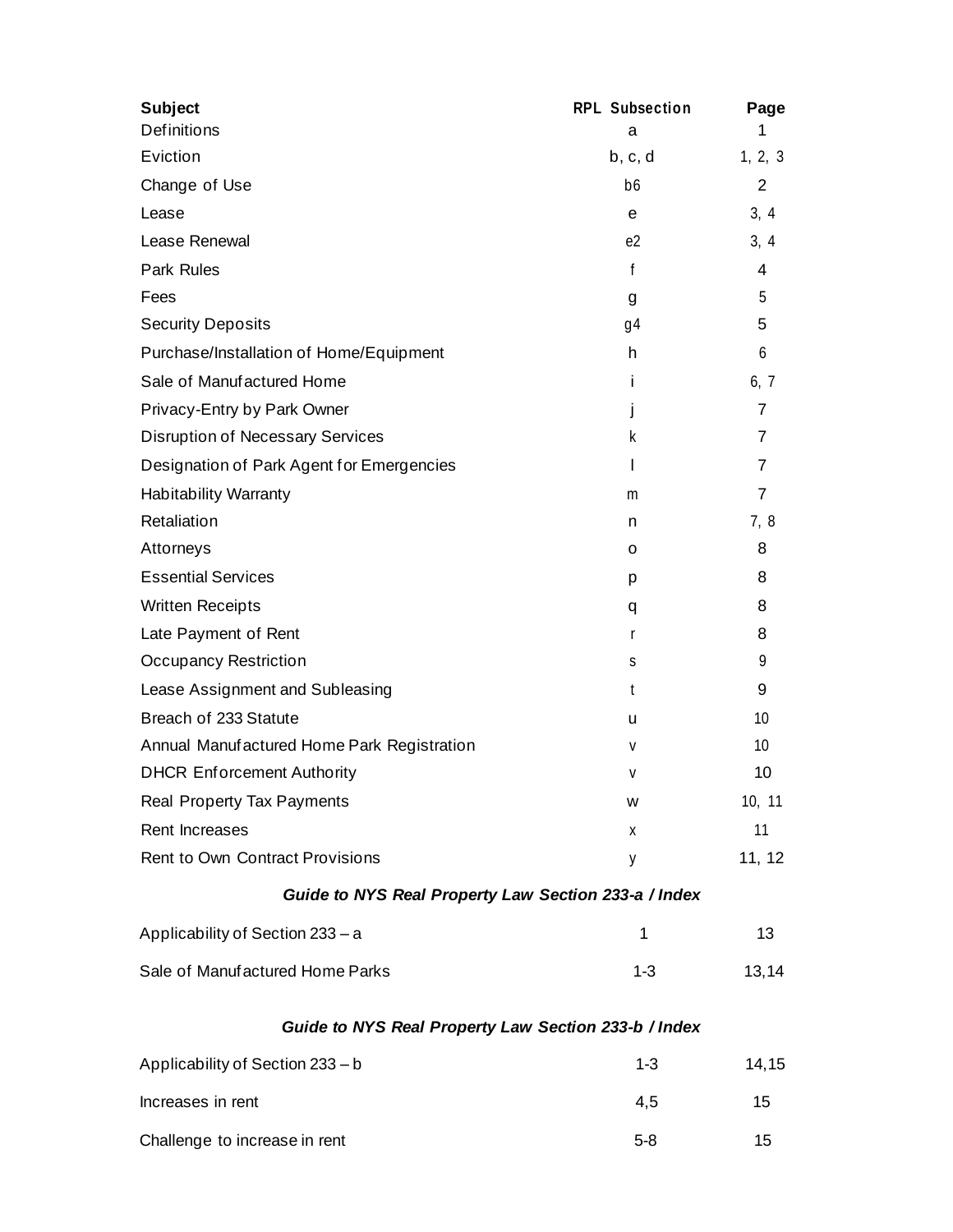Real Property Law Section 233:

**a.** Wherever used in this section:

**1.** The term *"manufactured home tenant*" means one who rents space in a manufactured home park from a manufactured home park owner or operator for the purpose of parking his manufactured home or one who rents a manufactured home in a manufactured home park from a manufactured home park owner or operator.

**2.** The term "manufactured home owner" means one who holds title to a manufactured home.

**3.** The term "manufactured home park" means a contiguous parcel of privately-owned land which is used for the accommodation of three or more manufactured homes occupied for year-round living.

**4.** The term "manufactured home" means a structure, transportable in one or more sections, which in the traveling mode, is eight body feet or more in width or forty body feet or more in length, or, when erected on site, is three hundred twenty or more square feet, and which is built on a permanent chassis and designed to be used as a dwelling with or without a permanent foundation when connected to the required utilities, and includes the plumbing, heating, airconditioning, and electrical systems contained therein; except that such term shall include a "mobile home" as defined in paragraph five, and shall include a structure which meets all the requirements of this subdivision except the size requirements and with respect to which the manufacturer voluntarily files a certification required by the secretary of housing and urban development.

**5.** The term "mobile home" means a moveable or portable unit, manufactured prior to January first, nineteen hundred seventy-six, designed and constructed to be towed on its own chassis, comprised of frame and wheels, connected to utilities, and designed and constructed without a permanent foundation for year-round living. A unit may contain parts that may be folded, collapsed or telescoped when being towed and expanded later to provide additional cubic capacity as well as two or more separately towable components designed to be joined into one integral unit capable of being again separated into the components for repeated towing. "Mobile home" shall mean units designed to be used exclusively for residential purposes, excluding travel trailers.

**6.** The term "rent-to-own contract" shall mean any agreement between a manufactured home park owner or operator and a manufactured home renter which provides that after a specified term or other contingency the manufactured home renter will take ownership of the rented home.

**7.** The term "rent-to-own payment" shall mean any payment or payments made by a manufactured home renter pursuant to a rent-to-own contract which are in addition to rental payments for the rented site and the rented home.

- **b.** A manufactured home park owner or operator may not evict a manufactured home tenant other than for the following reasons:
	- **1.** [Repealed.]
	- **2.** The manufactured home tenant has defaulted in the payment of rent, pursuant to the agreement under which the premises are held, and a demand of the rent with at least thirty days notice in writing has been served upon him as prescribed in section seven hund red thirty-five of the real property actions and proceedings law. Upon the acceptance of such delinquent rent together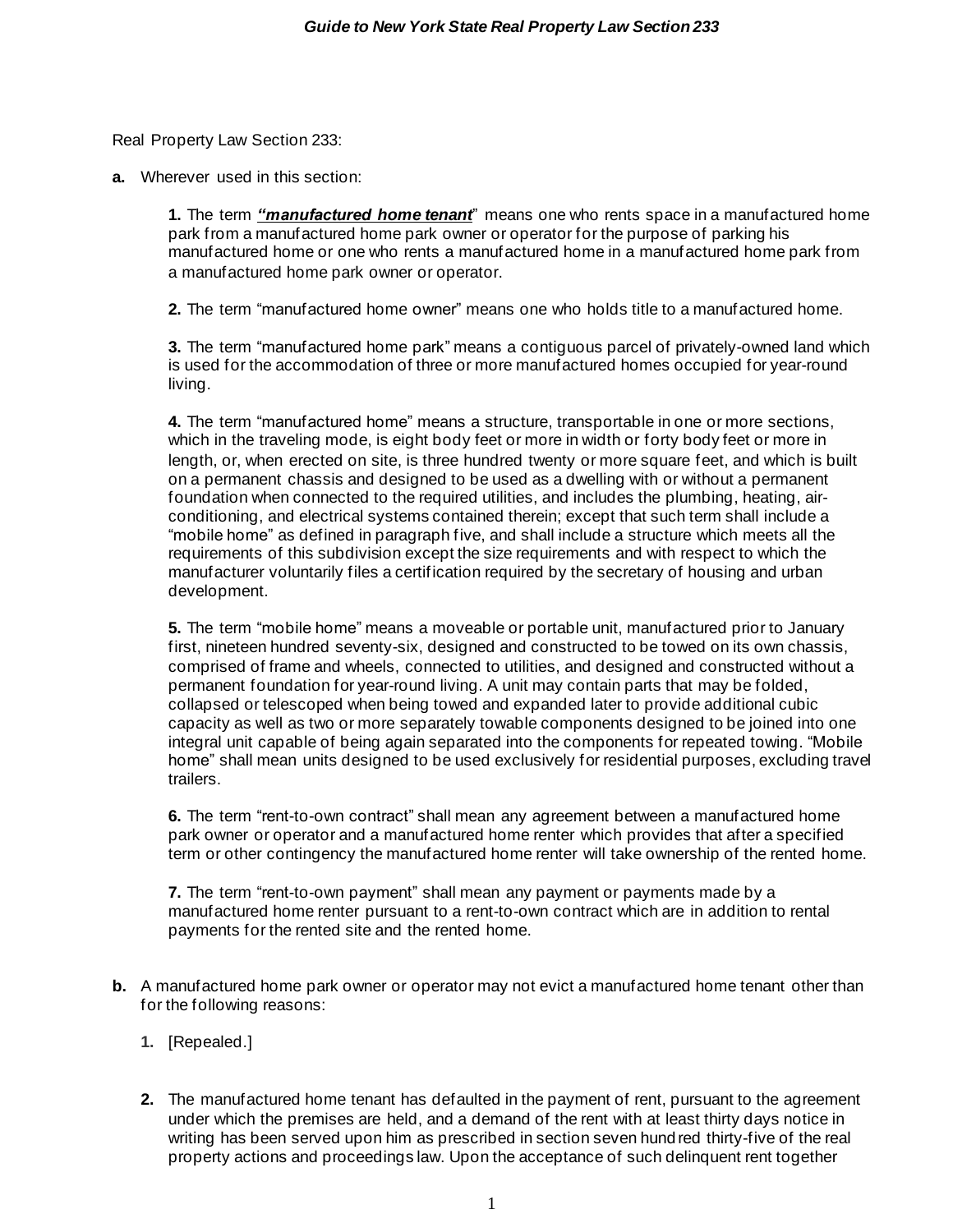with allowable costs, an action instituted for nonpayment of rent shall be terminated. Any person succeeding to the manufactured home park owner or operator's interest in the premises may proceed under this subdivision for rent due his predecessor in interest if he has a right thereto.

- **3.** The premises, or any part thereof, are used or occupied as a bawdy-house, or house or place of assignation for lewd purposes or for purposes of prostitution, or for any illegal trade or business.
- **4.** The manufactured home tenant is in violation of some federal, state or local law or ordinance which may be deemed detrimental to the safety and welfare of the other persons residing in the manufactured home park.
- **5.** The manufactured home tenant or anyone occupying the manufactured home is in violation of any lease term or rule or regulation established by the manufactured home park owner or operator pursuant to this section, and has continued in violation for more than ten days after the manufactured home park owner or operator has given written notice of such violation to the manufactured home tenant setting forth the lease term or rule or regulation violated and directing that the manufactured home tenant correct or cease violation of such lease term or rule or regulation within ten days from the receipt of said notice. Upon the expiration of such period should the violation continue or should the manufactured home tenant or anyone occupying the manufactured home be deemed a persistent violator of the lease term or rules and regulations, the park owner or operator may serve written notice upon the manufactured home tenant directing that he vacate the premises within thirty days of the receipt of said notice.
- **6. (i)** The manufactured home park owner or operator proposes a change in the use of the land comprising the manufactured home park, or a portion thereof, on which the manufactured home is located, from manufactured home lot rentals to some other use, provided the manufactured home owner is given written notice of the proposed change of use and the manufactured home owner's need to secure other accommodations. Whenever a manufactured home park owner or operator gives a notice of proposed change of use to any manufactured home owner, the manufactured home park owner or operator shall, at the same time, give notice of the proposed change of use to all other manufactured home owners or tenants in the manufactured home park who will be required to secure other accommodations as a result of such proposed change of use. Eviction proceedings based on a change in use shall not be commenced prior to two years from the service of notice of proposed change in use. Such notice shall be served in the manner prescribed in section seven hundred thirty-five of the real property actions and proceedings law or by certified mail, return receipt requested.

**(ii)** Where a purchaser of a manufactured home park certified that such purchaser did not intend to change the use of the land pursuant to paragraph (b) of subdivision two of section two hundred thirty-three-a of this article, no eviction proceedings based on a change of use shall be commenced until the expiration of sixty months from the date of the closing on the sale of the park.

**(iii) (A)** The manufactured home park owner or operator shall provide the manufactured home owner a stipend of up to fifteen thousand dollars per manufactured home owner, pursuant to a court order. A warrant for eviction cannot be executed until the stipend has been paid to the manufactured home owner being evicted.

**(B)** The court shall calculate the stipend based upon consideration of the following factors: **(1)** The cost of relocation of the manufactured home;

**(2)** The number of manufactured homes in the same park that would be receiving a stipend;

**(3)** The amount the real property is being purchased for;

**(4)** The value of the real property the manufactured home is located on;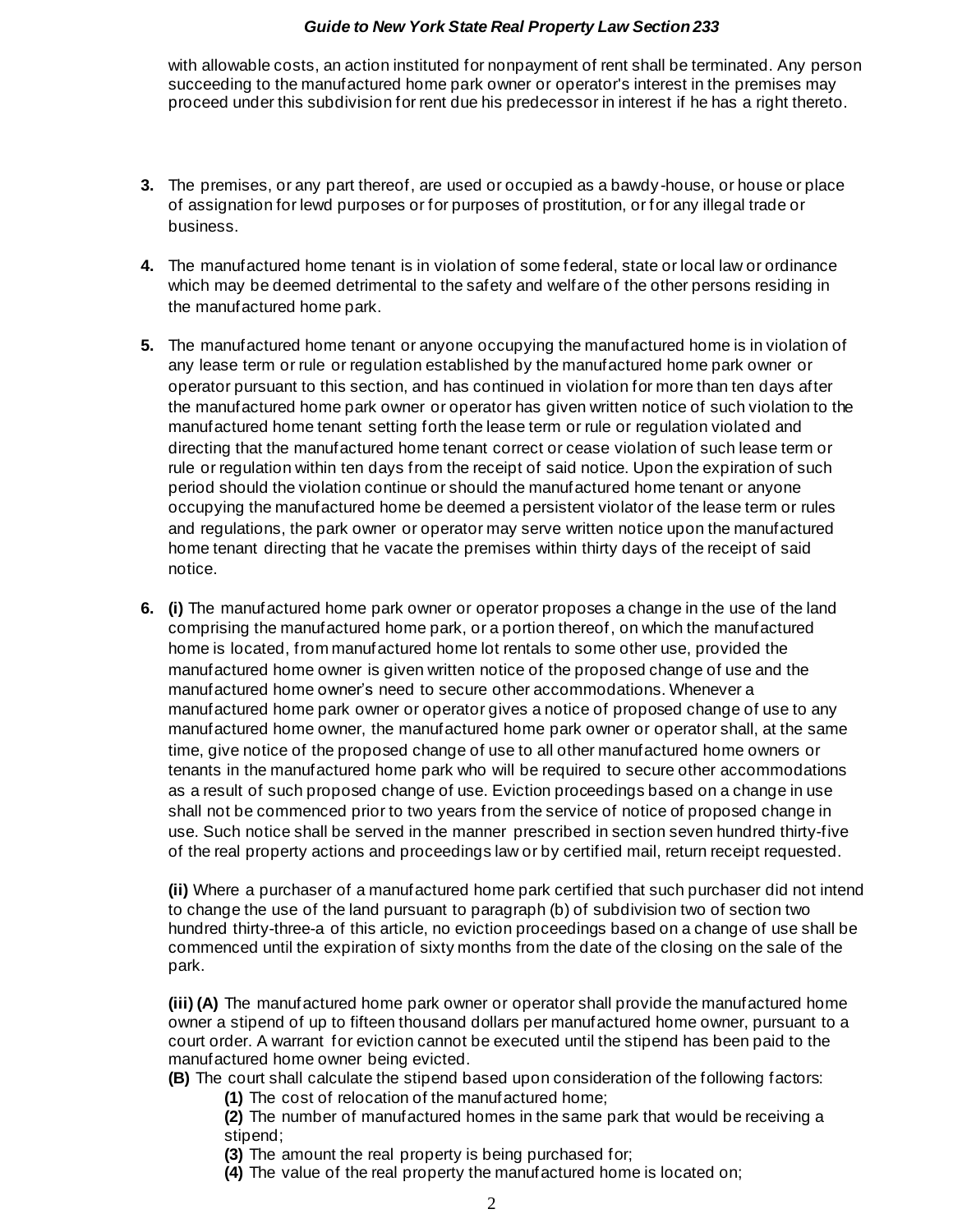**(5)** The value of the development rights attached to real property parcel the manufactured home is located on; and **(6)** Any other factors the court determines are relevant in each case.

**(C)** In the event the manufactured home owner is not removed and the eviction proceeding is terminated the manufactured home owner shall return the stipend to the park owner. The weight to be afforded to each of the various factors is within the discretion of the trial court.

- **c.** If the manufactured home park owner or operator does not have one of the above grounds available, the manufactured home tenant may raise the same by affirmative defense to an action for eviction.
- **d.** The proceedings to evict shall be governed by the procedures set forth in article seven of the real property actions and proceedings law, except for the provisions of subdivision two of section seven hundred forty-nine of the real property actions and proceedings law which shall be superseded by the provisions of this subdivision.
	- **1.** The officer to whom the warrant is directed and delivered shall give at least ninety days notice, in writing and in the manner prescribed in article seven of the real property actions and proceedings law for the service of notice of petition, to the person or persons to be evicted or dispossessed and shall execute the warrant between the hours of sunrise and sunset.
	- **2.** The court may order that such warrant be directed and delivered with only thirty days written notice to the person or persons to be evicted or dispossessed if the conditions upon which the eviction is founded pose an imminent threat to the health, safety, or welfare of the other manufactured home tenants in the manufactured home park.
	- **3.** The court shall order that such warrant be directed and delivered with thirty days written notice to the person or persons to be evicted or dispossessed if the condition upon which the eviction is founded is that such person is in default in the payment of rent.
	- **4.** Notwithstanding the provisions of paragraphs one and two of this subdivision, nor of any other general, special or local law, rule or regulation to the contrary, the officer to whom the warrant is directed and delivered shall give seventy-two hours written notice to the person or persons to be evicted or dispossessed, if such person or persons rents a manufactured home in a manufactured home park from a manufactured home park owner or operator and such officer shall execute such warrant between the hours of sunrise and sunset.

# **e.** Leases

**1.** The manufactured home park owner or operator shall offer every manufactured home tenant prior to occupancy, the opportunity to sign a lease for a minimum of one year, which offer shall be made in; writing. All lease offers, including initial and renewal leases, shall include a rider regarding tenant rights. Such rider shall be in a form approved or promulgated by the commissioner of housing and community renewal and which shall be made available to manufactured home park owners and operators.

# **2.**

**(i)** On or before, as appropriate, (a) the first day of October of each calendar year with respect to a manufactured home owner who is not currently a party to a written lease with a manufactured home park owner or operator or (b) the ninetieth day next preceding the expiration date of any existing written lease between a manufactured home owner and a manufactured home park owner or operator, the manufactured home park owner or operator shall submit to each such manufactured home owner a written offer to lease for a term of at least twelve months from the commencement date thereof unless the manufactured home park owner or operator has previously furnished the manufactured home owner with written notification of a proposed change of use pursuant to paragraph six of subdivision b of this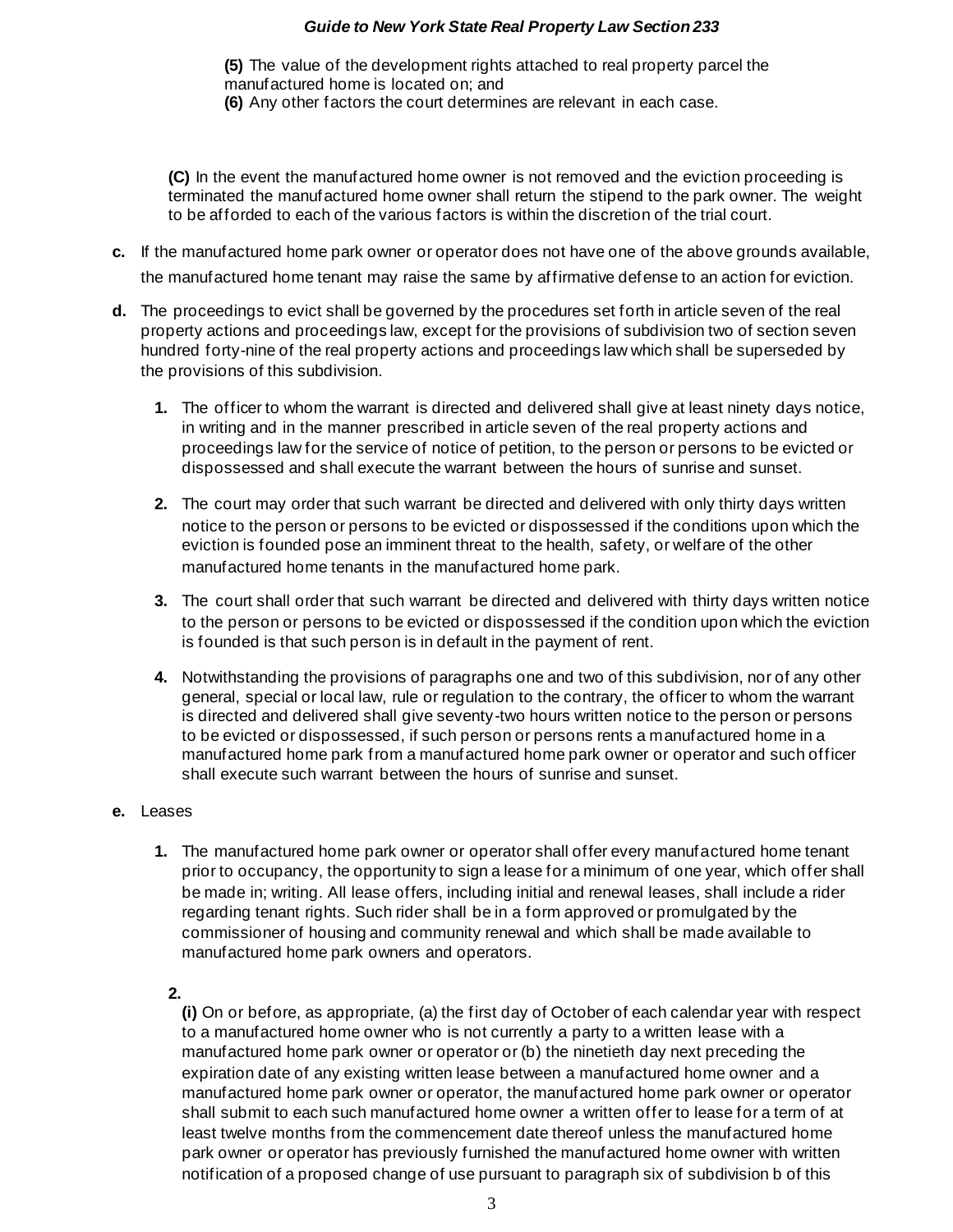section. Any such offer shall include a copy of the proposed lease containing such terms and conditions, including provisions for rent and other charges, as the manufactured home park owner shall deem appropriate; provided such terms and conditions are consistent with all rules and regulations promulgated by the manufactured home park operator prior to the date of the offer and are not otherwise prohibited or limited by applicable law. Such offer shall also contain a statement advising the manufactured home owner that if he or she fails to execute and return the lease to the manufactured home park owner or operator within thirty days after submission of such lease, the manufactured home owner shall be deemed to have declined the offer of a lease and shall not have any right to a lease from the manufactured home park owner or operator for the next succeeding twelve months.

**(ii)** For purposes of this paragraph, the commencement date of any lease offered by the manufactured home park owner to the manufactured home owner shall be the ninetieth day after the date upon which the manufactured home park owner shall have provided the offer required pursuant to this paragraph; provided, however, that no such lease shall be effective if, on such commencement date, the manufactured home owner is in default of more than one month's rent. In the event the manufactured home owner shall have failed to execute and return said lease to the manufactured home park owner or operator within thirty days after it is submitted to the manufactured home owner as required by subparagraph (i) of this paragraph the manufactured home owner shall be deemed to have declined to enter said lease.

- **3.** No lease provision shall be inconsistent with any rule or regulation in ef fect at the commencement of the lease.
- **4.** If a manufactured home park owner or operator fails to offer a tenant a lease as provided in this subdivision, the tenant shall have all the rights of a leaseholder and may not be evicted for other than the reasons specified in paragraph two, three, four, five or six of subdivision (b) of this section.
- **5.** All rent increases, including all fees, rents, charges, assessments and utilities, shall be subject and pursuant to section two hundred thirty-three-b of this article.
- **f.** Rules and Regulations
	- **1.** A manufactured home park owner or operator may promulgate rules and regulations governing the rental or occupancy of a manufactured home lot provided such rules and regulations shall not be unreasonable, arbitrary or capricious. A copy of all rules and regulations shall be delivered by the manufactured home park owner or operator to all manufactured home tenants at the same time such owner or operator initially offers the written lease provided for in subdivision e of this section. A copy of the rules and regulations shall be posted in a conspicuous place upon the manufactured home park grounds.
	- **2.** If a rule or regulation is not applied uniformly to all manufactured home tenants of the manufactured home park there shall be a rebuttable presumption that such rule or regulation is unreasonable, arbitrary and capricious, provided, however, that an inconsistency between a rule or regulation and a lease term contained in a lease signed before the date the rule or regulation is effective shall not raise a rebuttable presumption that such rule is unreasonable, arbitrary or capricious.
	- **3.** Any rule or regulation which does not conform to the requirements of this section or which has not been supplied or posted as required by paragraph one of this subdivision shall be unenforceable and may be raised by the manufactured home tenant as an affirmative defense in any action to evict on the basis of a violation of such rule or regulation.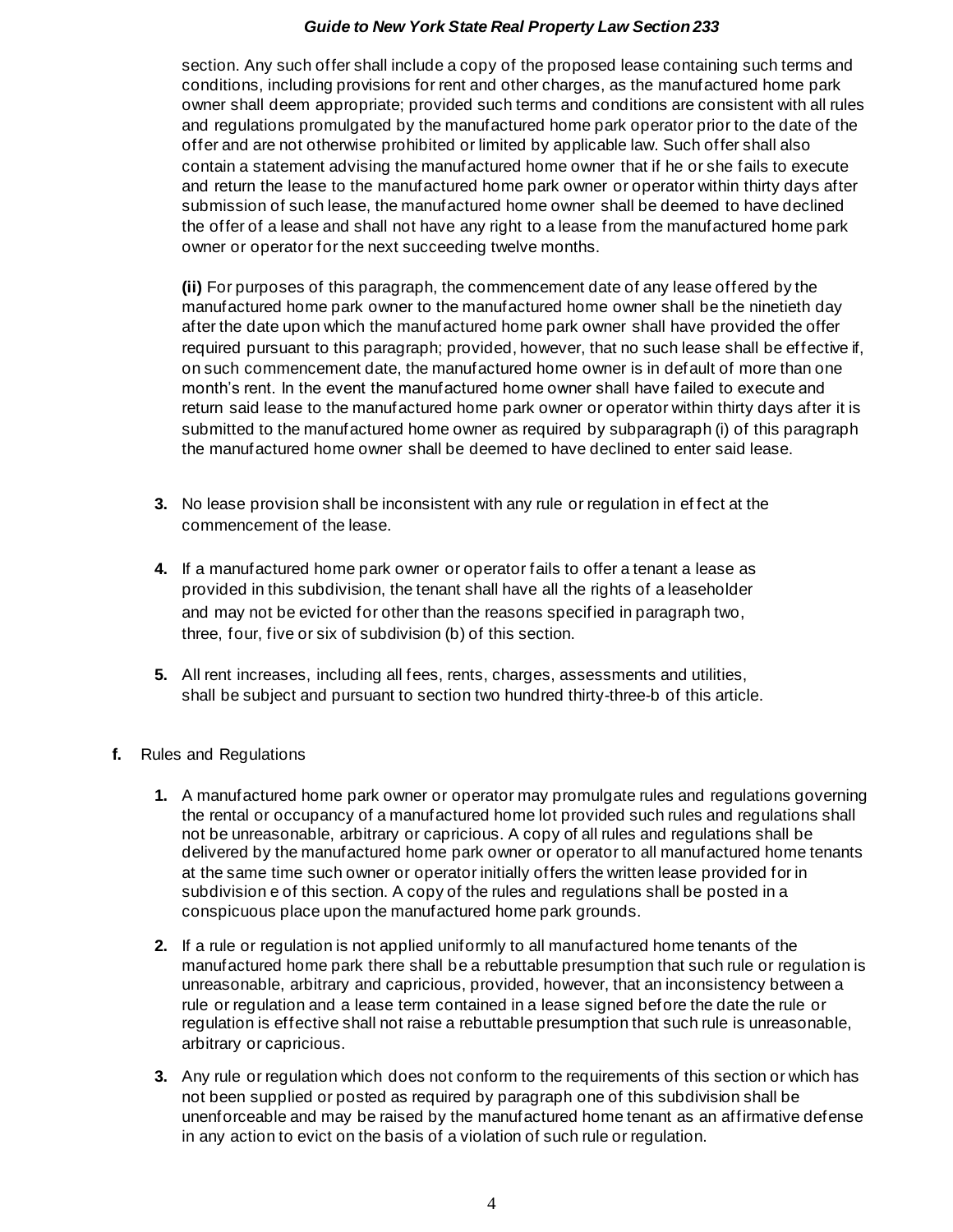- **4.** No rules or regulations may be changed by the manufactured home park owner or operator without specifying the date of implementation of said changed rules and regulations, which date shall be no fewer than thirty days after written notice to all tenants.
- **5.** A manufactured home park owner or operator may not prohibit the placement of a for sale sign on any manufactured home. A rule or regulation may be promulgated limiting the maximum size of such sign; provided, that it does not prohibit signs the size of which do not exceed the smaller of three feet by two feet or the maximum size allowed by law or governmental regulation or ordinance, if any.

# **g.** Fees

- **1.** No tenant shall be charged a fee for other than rent, utilities and charges for facilities and services available to the tenant. All fees, charges or assessments must be reasonably related to services actually rendered.
- **2.** A manufactured home park owner or operator shall be required to fully disclose in writing all fees, charges, assessments, including rental fees, rules and regulations prior to entering into a rental agreement with a prospective tenant in the manufactured home park.
- **3.** No fees, charges, assessments or rental fees may be increased by manufactured home park owner or operator without specifying the date of implementation of said fees, charges, assessments or rental fees which date shall be no less than ninety days after written notice to all manufactured home tenants. Failure on the part of the manufactured home park owner or operator to fully disclose all fees, charges or assessments shall prevent the manufactured home park owner or operator from collecting said fees, charges or assessments, and refusal by the manufactured home tenant to pay any undisclosed charges shall not be used by the manufactured home park owner or operator as a cause for eviction in any court of law. Rent, utilities and charges for facilities and services available to the tenant may not be increased unless a lease has been offered to the tenant as required by subdivision e of this section.
- 4. **(a)** Whenever money shall be deposited or advanced on a contract or license agreement for the use or rental of premises and the manufactured home, if rented, in a manufactured home park as security for performance of the contract or agreement or to be applied to payments upon such contract or agreement when due, such money with interest accruing thereon, if any, until repaid or so applied, shall continue to be the money of the person making such deposit or advance and shall be a trust fund in the possession of the person with whom such deposit or advance shall be made and shall not be mingled with other funds or become an asset of the park owner, operator or his agent.

**(b)** Whenever the person receiving money so deposited or advanced shall deposit such money in a banking organization, such person shall thereupon notify in writing each of the persons making such security deposit or advance, giving the name and address of the banking organization in which the deposit of security money is made, and the amount of such deposit. Deposits in a banking organization pursuant to the provisions of this subdivision shall be made in a banking organization having a place of business within the state. If the person depositing such security money in a banking organization shall depos it same in an interest bearing account, he shall be entitled to receive, as administration expenses, a sum equivalent to one percent per annum upon the security money so deposited, which shall be in lieu of all other administrative and custodial expenses. The balances of the interest paid by the banking organization shall be the money of the person making the deposit or advance and shall either be held in trust by the person with whom such deposit or advance shall be made, until repaid or applied for the use or rental of the leased premises, or annually paid to the person making the deposit of security money.

**(c)** Whenever the money so deposited or advanced is for the rental of a manufactured home park lot on property on which are located six or more manufactured home park lots, the person receiving such money shall, subject to the provisions of this section, deposit it in an interest bearing account in a banking organization within the state which account shall earn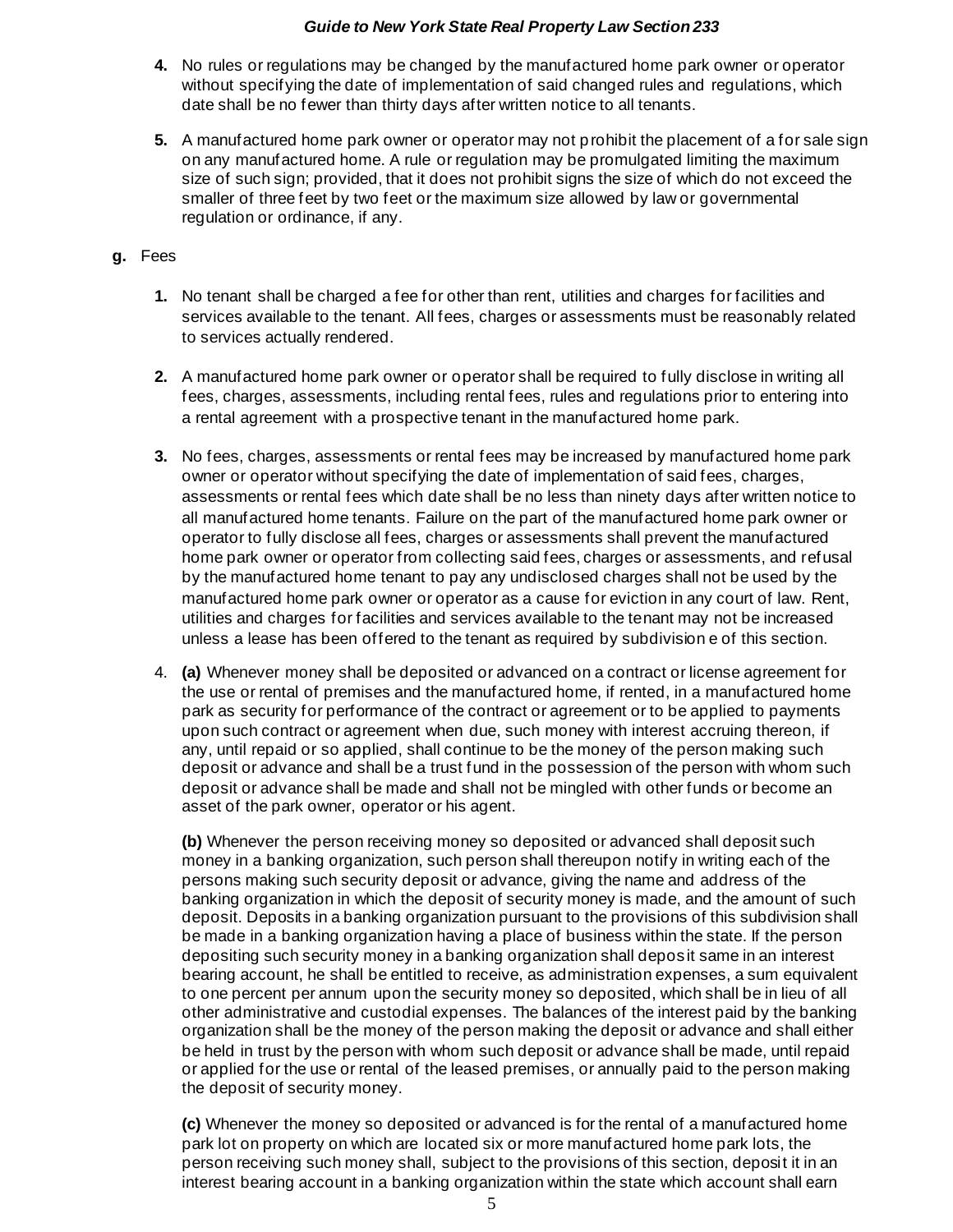interest at a rate which shall be the prevailing rate earned by other such deposits made with the banking organizations in such area.

**(d)** In the event that a lease terminates other than at the time that a banking organization in such area regularly pays interest, the person depositing such security money shall pay over to his manufactured home tenant such interest as he is able to collect at the date of such lease termination.

**(e)** Any provision of such a contract or agreement whereby a person who so deposits or advances money waives any provision of this subdivision is void.

- **h.** No manufactured home park owner shall:
	- **1.** Require a manufactured home tenant therein to purchase from said manufactured home park owner or operator skirting or equipment for tying down manufactured homes, or any other equipment. However, the manufactured home park owner or operator may determine by rule or regulation the style or quality of such equipment to be purchased by the manufactured home tenant from the vendor of the manufactured home tenant's choosing, providing such equipment is readily available.
	- **2.** Charge any manufactured home tenant who chooses to install an electric or gas appliance in his manufactured home an additional fee solely on the basis of such installation unless such installation is performed by the manufactured home park owner or operator at the request of the manufactured home tenant, nor shall the manufactured home park owner or operator restrict the installation, service or maintenance of any such appliance, restrict the ingress or egress of repairers to enter the manufactured home park for the purpose of installation, service or maintenance of any such appliance, or restrict the making of any interior improvement in such manufactured home, so long as such an installation or improvement is in compliance with applicable building codes and other provisions of law and further provided that adequate utilities are available for such installation or improvement.
	- **3.** Require, by contract, rule, regulation or otherwise, a manufactured home dweller to purchase from the manufactured home park owner or any person acting directly or indirectly on behalf of the park owner, commodities or services incidental to placement or rental within such park; nor shall the park owner restrict access to the manufactured home park to any person employed, retained or requested by the, manufactured home dweller to provide such commodity or service, unless the manufactured home park owner establishes that such requirement or restriction is necessary to protect the property of such park owner from substantial harm or impairment.
	- **4.** Require a manufactured home owner or a prospective manufactured home owner to purchase his or her manufactured home from the manufactured home park owner or operator, or from any person or persons designated by the manufactured home park owner or operator. Nothing herein shall be construed to prevent a manufactured home park owner or operator from requiring that any new manufactured home to be installed in his or her manufactured home park comply with the rules and regulations of said manufactured home park or conform to the physical facilities then existing for installation of a manufactured home in said manufactured home park.
- **i.** Sale of Manufactured Home
	- **1.** No manufactured home park owner or operator shall deny any manufactured home tenant the right to sell his manufactured home within the manufactured home park provided the manufactured home tenant shall give to the manufactured home park owner or operator twenty days' written notice of his intention to sell, provided that if the manufactured home owner is deceased no such notice shall be required from the administrator or executor of the home owner's estate, and provided further that no manufactured home park owner or operator shall restrict access to the manufactured home park to any potential purchaser or representatives of any seller unless the manufactured home park owner establishes that such restriction is necessary to protect the property of such park owner or operator from substantial harm or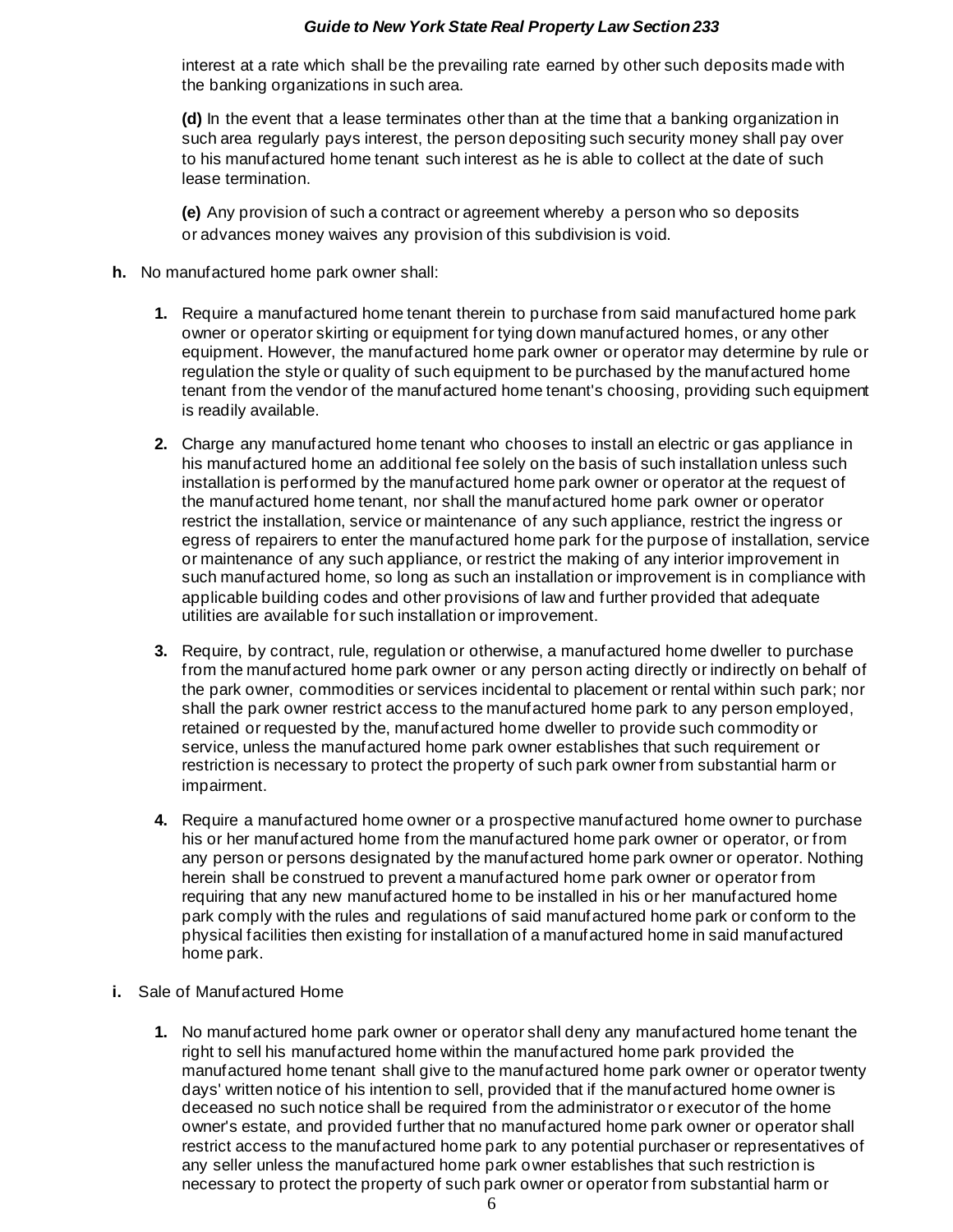impairment. No manufactured home park owner or operator shall require the manufactured home owner or subsequent purchaser to remove the manufactured home from the manufactured home park solely on the basis of the sale thereof. The manufactured home park owner or operator may reserve the right to approve the purchaser of said manufactured home as a manufactured home tenant for the remainder of the seller's or deceased tenant's term but such permission may not be unreasonably withheld. If the manufactured home park owner or operator unreasonably withholds his permission or unreasonably restricts access to the manufactured home park, the manufactured home tenant or the executor or administrator of a deceased tenant's estate may recover the costs of the proceedings and attorneys' fees if it is found that the manufactured home park owner or operator acted in bad faith by withholding permission or restricting access.

- **2.** The manufactured home park owner or operator shall not exact a commission or fee with respect to the price realized by the seller unless the manufactured home park owner or operator has acted as agent for the manufactured home owner in the sale pursuant to a written contract.
- **3.** If the ownership or management rejects a purchaser as a prospective tenant, the selling tenant must be informed in writing of the reasons therefore.
- **j.** The owner or operator of a manufactured home park may enter a manufactured home owner's manufactured home without the prior consent of the occupant only in case of emergency. The owner or operator of a manufactured home park may enter a manufactured home tenant's manufactured home during reasonable hours on reasonable notice.
- **k.** The owner or operator shall provide reasonable notice where practicable to all manufactured home tenants who would be affected by any planned disruption of necessary services caused by the owner, operator or his agent.
- **l.** The park owner shall designate an agent on the premises or in close proximity to the manufactured home park to insure the availability of emergency response actions in matters affecting the health, safety, well-being and welfare of manufactured home tenants in the park. The designated agent's name, address and telephone number shall be posted in a conspicuous location in the park, given in writing to each tenant and registered with appropriate county law enforcement and health officials and local fire officials.
- **m.** Warranty of habitability, maintenance, disruption of services. In every written or oral lease or rental agreement entered into by a manufactured home tenant, the manufactured home park owner or operator shall be deemed to covenant and warrant that the premises so leased or rented and the manufactured home if rented, including rental through a rent-to-own contract, and all areas used in connection therewith in common with other manufactured home tenants or residents including all roads within the manufactured home park are fit for human habitation and for the uses reasonably intended by the parties and that the occupants of such premises and such manufactured homes if rented shall not be subjected to any conditions which would be dangerous, hazardous or detrimental to their life, health or safety. When any such condition has been caused by the misconduct of the manufactured home tenant or lessee or persons under his direction or control, it shall not constitute a breach of such covenants and warranties. The rights and obligations of the manufactured home park owner or operator and the manufactured home tenant shall be governed by the provisions of this subdivision and subdivisions two and three of section two hundred thirty five-b of this article.

# **n.** Retaliation

**1.** No manufactured home park owner or operator shall serve a notice to quit upon any manufactured home tenant or commence any action to recover real property or summary proceeding to recover possession of real property in retaliation for:

**(a)** A good faith complaint, by or in behalf of the tenant, to a governmental authority of the manufactured home park owner's or operator's alleged violation of any health or safety law,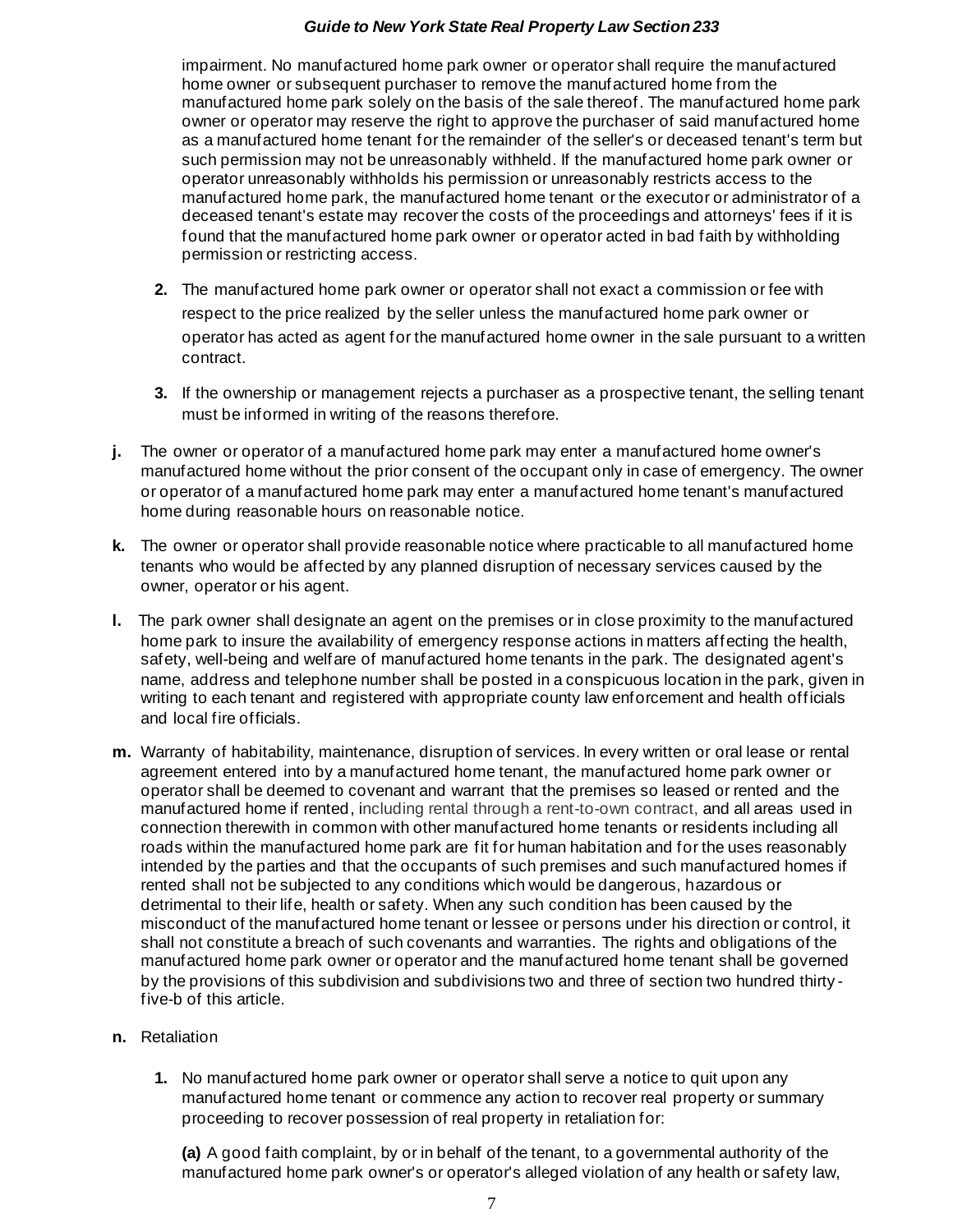regulation, code, or ordinance, or any law or regulation which has as its objective the regulation of premises used for dwelling purposes; or

**(b)** Actions taken in good faith, by or in behalf of the manufactured home tenant, to secure or enforce any rights under the lease or rental agreement, under subdivision m of this section and subdivisions two and three of section two hundred thirty-five-b of this article, or under any other local law, law of the state of New York, or of its governmental subdivisions, or of the United States which has as its objective the regulation of premises used for dwelling purposes; or

**(c)** The manufactured home tenant's participation in the activities of a tenant's organization.

- **2.** No manufactured home park owner or operator shall substantially alter the terms of the tenancy in retaliation for any actions set forth in subparagraphs (a), (b), and (c) of paragraph one of this subdivision. Substantial alteration shall include, but is not limited to, the refusal to continue a tenancy of the manufactured home tenant or, upon expiratio n of the manufactured home owner's lease, to renew the lease or offer a new lease; provided, however, that a manufactured home park owner or operator shall not be required under this subdivision to offer a manufactured home owner a new lease or a lease renewal for a term greater than one year.
- **3.** This subdivision shall apply to all manufactured home parks with four or more manufactured homes. However, its provisions shall not be given effect in any case in which it is established that the condition from which the complaint or action arose was caused by the manufactured home tenant, a member of the manufactured home tenant's household, or a guest of the manufactured home tenant. Nor shall it apply in a case where a tenancy was terminated pursuant to the terms of a lease as a result of a bona fide transfer of ownership. The rights and obligations of the manufactured home park owner or operator and the manufactured home tenant shall be governed by the provisions of this subdivision and subdivisions three, four and five of section two hundred twenty-three-b of this article.
- **o.** Whenever a lease shall provide that in any action or summary proceeding the manufactured home park owner or operator may recover attorney's fees and/or expenses awarded by a court, there shall be implied in such lease a covenant by the manufactured home park owner or operator, to pay to the tenant the reasonable attorney's fees and/or expenses incurred by the tenant to the same extent as is provided in section two hundred thirty-four of this article which section shall apply in its entirety. A manufactured home park owner or operator may not demand that a tenant pays attorneys' fees unless such fees have been awarded pursuant to a court order.
- **p.** Any manufactured home park owner or operator who has agreed to provide hot or cold water, heat, light, power, or any other service or facility to any occupant of the manufactured home park who willfully or intentionally without just cause fails to furnish such water, heat, light, power, or other service or facility, or who interferes with the quiet enjoyment of the leased premises, is quilty of a violation.
- **q.** Upon receipt of rent, fees, charges or other assessments, in the form of cash or any instrument other than the personal check of the tenant, it shall be the duty of the manufactured home park owner or operator to provide the payor with a written receipt containing the following:
	- **1.** the date;
	- **2.** the amount;
	- **3.** the identity of the premises and the period for which paid;
	- **4.** the signature and title of the person receiving rent.
- **r.** Limitation on late charges. A late charge on any rental payment by a manufactured home owner which has become due and remains unpaid shall not exceed and shall be enforced to the extent of three percent of such delinquent payment; provided, however, that no charge shall be imposed on any rental payment by a manufactured home owner received within ten days after the due date. In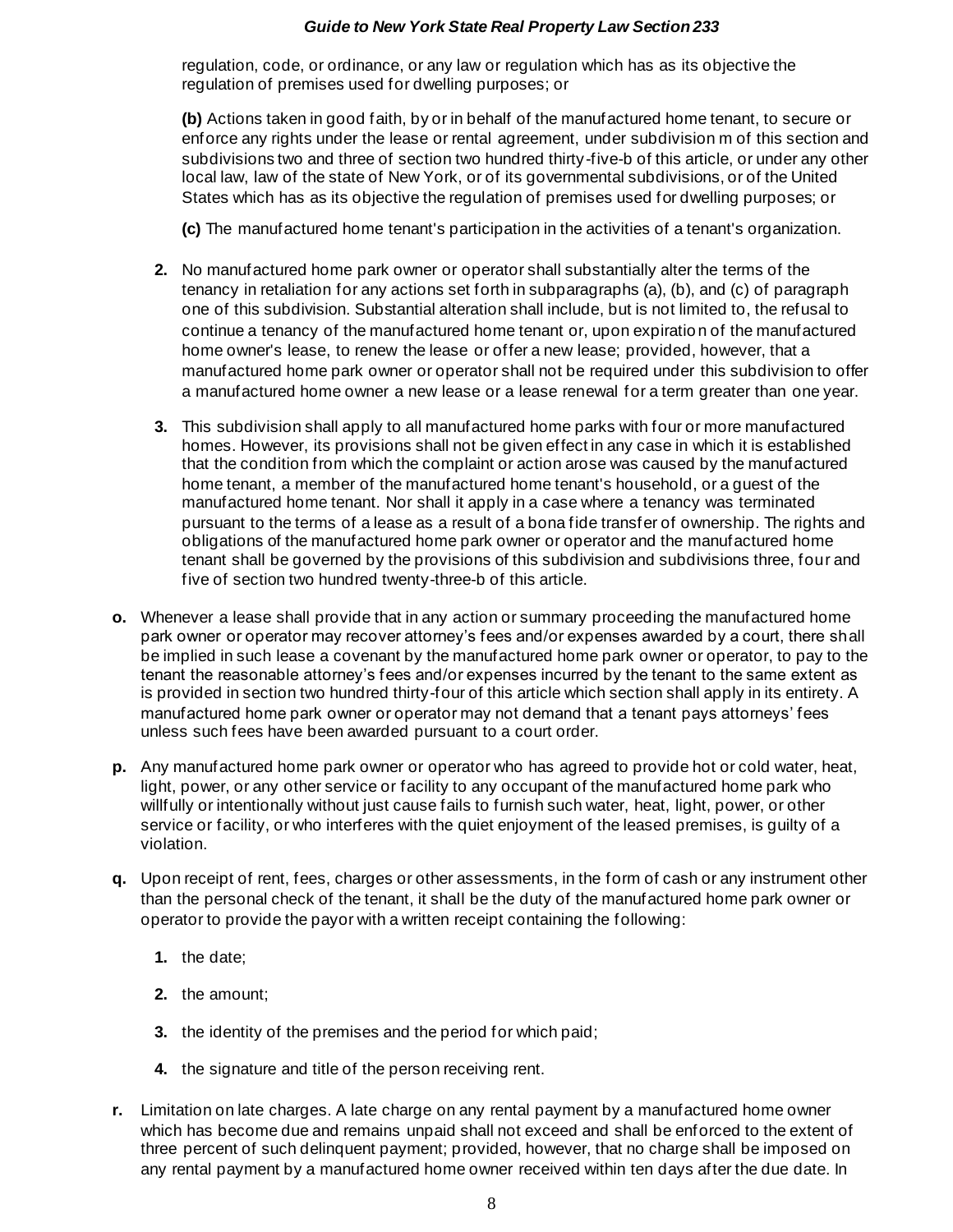the absence of a specific provision in the lease or the manufactured home park's rules and regulations, no late charge on any delinquent rental payment shall be assessed or collected. Late charges may not be compounded and shall not be considered additional rent.

- **s.** It shall be a violation for a manufactured home park owner, operator or his agent to restrict occupancy of a manufactured home or manufactured home park lot intended for residential purposes by express lease terms or otherwise, to a manufactured home tenant or tenants or to such tenants and immediate family. Any such restriction in a lease or rental ag reement entered into or renewed before or after the effective date of this subdivision shall be unenforceable as against public policy. The rights and obligations of a manufactured home owner or operator and the manufactured home tenant shall be governed by the provisions of this subdivision and subdivisions one, three, four, five, six, seven, eight and nine of section two hundred thirty five-f of this article.
- **t.** Lease Assignment and Subleasing
	- **1.** Unless a greater right to assign is conferred by the lease, a manufactured home tenant may not assign his lease without the written consent of the manufactured home park owner or operator, which consent may be unconditionally withheld without cause provided that the manufactured home park owner or operator shall release the manufactured home tenant from the lease upon request of the mobile [sic] home tenant upon thirty days notice if the manufactured home park owner or operator unreasonably withholds consent which release shall be the sole remedy of the tenant. If the owner reasonably withholds consent, there shall be no assignment and the manufactured home tenant shall not be released from the lease.
	- **2. (a)** A manufactured home tenant renting space or a manufactured home in a manufactured home park with four or more manufactured homes pursuant to an existing lease shall have a right to sublease his premises subject to the written consent of the park owner in advance of the subletting. Such consent shall not be unreasonably withheld.

**(b)** The manufactured home tenant shall inform the manufactured home park owner or operator of his intent to sublease by mailing a notice of such intent by certified mail, return receipt requested. Such request shall be accompanied by the following information: (i) the term of the sublease, (ii) the name of the proposed sublessee, (iii) the business and permanent home address of the proposed sublessee, (iv) the tenant's reason for subletting, (v) the tenant's address for the term of the sublease, (vi) the written consent of any co -tenant or guarantor of the lease, and (vii) a copy of the proposed sublease, to which a copy of the manufactured home tenant's lease shall be attached if available, acknowledged by the manufactured home tenant and proposed subtenant as being a true copy of such sublease.

**(c)** Within ten days after the mailing of such request, the manufactured home park owner or operator may ask the manufactured home tenant for additional information as will enable the manufactured home park owner or operator to determine if rejection of such request shall be unreasonable. Any such request for additional information shall not be unduly burdensome. Within thirty days after the mailing of the request for consent, or of the additional information reasonably asked for by the manufactured home park owner or operator, whichever is later, the manufactured home park owner or operator shall send a notice to the manufactured home tenant of his consent or, if he does not consent, his reasons therefore. Manufactured home park owner's or operator's failure to send such a notice shall be deemed to be consent to the proposed subletting. If the manufactured home park owner or operator consents, the premises may be sublet in accordance with the request, but the manufactured home tenant thereunder, shall nevertheless remain liable for the performance of manufactured home tenant's obligations under said lease. If the manufactured home park owner or operato r reasonably withholds consent, there shall be no subletting and the manufactured home tenant shall not be released from the lease. If the manufactured home park owner or operator unreasonably withholds consent, the manufactured home tenant may sublet in accordance with the request and may recover the costs of the proceeding and attorneys fees if it is found that the manufactured home park owner or operator acted in bad faith by withholding consent. The rights and obligations of the manufactured home park owner or operator and the manufactured home tenant shall be governed by the provisions of this subdivision and subdivisions three, five, six, seven and eight of section two hundred twenty-six-b of this article.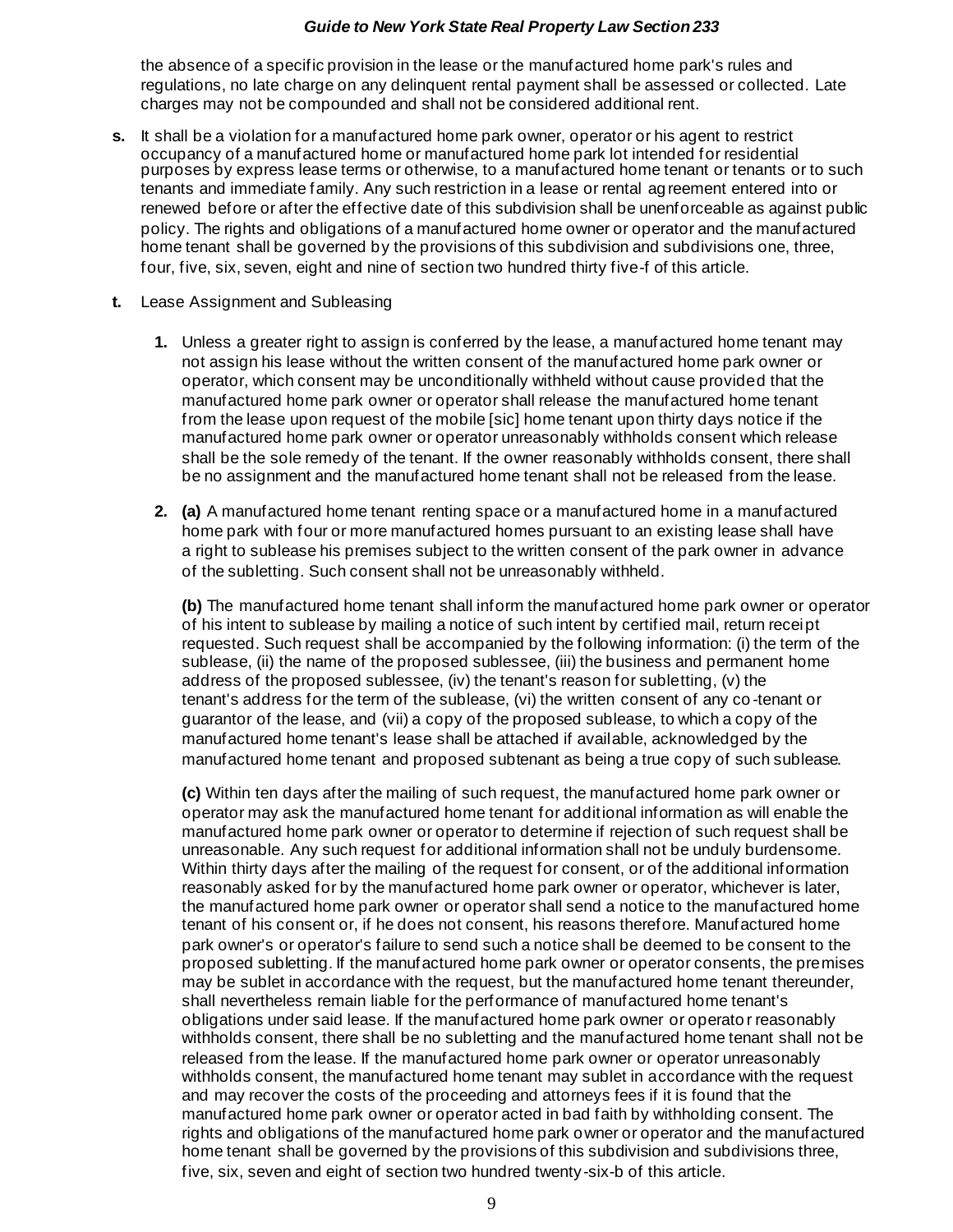- **u.** In the event of a breach by a manufactured home park owner or operator of any of the requirements of this section, the manufactured home tenant may commence an action for damages actually incurred as a result of such breach, or in an action or summary proceeding commenced by such manufactured home park owner or operator, may counterclaim for damages occasioned by such breach.
- **v.** On and after April first, nineteen hundred eighty-nine, the commissioner of housing and community renewal shall have the power and duty to enforce and ensure compliance with the provisions of this section. However, the commissioner shall not have the power or duty to enforce manufactured home park rules and regulations established under subdivision f of this section. On or before January first, nineteen hundred eighty-nine, each manufactured home park owner or operator shall file a registration statement with the commissioner and shall thereafter file an annual registration statement on or before January first of each succeeding year. The commissioner, by regulation, shall provide that such registration statement shall include only the names of all persons owning an interest in the park, the names of all tenants of the park, all services provided by the park owner to the tenants and a copy of all current manufactured home park rules and regulations. Whenever there shall be a violation of this section, an application may be made by the commissioner of housing and community renewal in the name of the people of the state of New York to a court or justice having jurisdiction by a special proceeding to issue an injunction, and upon notice to the defendant of not less than five days, to enjoin and restrain the continuance of such violation; and if it shall appear to the satisfaction of the court or justice that the defendant has, in fact, violated this section, an injunction may be issued by such court or justice, enjoining and restraining any further violation and with respect to this subdivision, directing the filing of a registration statement. In any such proceeding, the court may make allowances to the commissioner of housing and community renewal of a sum not exceeding two thousand dollars against each defendant, and direct restitution. Whenever the court shall determine that a violation of this section has occurred, the court may impose a civil penalty of not more than one thousand five hundred dollars for each violation. Such penalty shall be deposited in the manuf actured home cooperative fund, created pursuant to section fifty-nine-h of the private housing finance law. In connection with any such proposed application, the commissioner of housing and community renewal is authorized to take proof and make a determination of the relevant facts and to issue subpoenas in accordance with the civil practice law and rules. The provisions of this subdivision shall not impair the rights granted under subdivision u of this section.
- **w.** Real property tax payments
	- **1.** A manufactured home park owner, operator or the agent of such owner or operator shall reduce the annual rent paid by a manufactured home tenant for use of the land upon which such manufactured home sits in an amount equal to the total of the real property taxes actually paid by such manufactured home tenant for such manufactured home plus the amount by which the taxes on such manufactured home were reduced as a result of the partial real property tax exemption granted to the manufactured home tenant pursuant to article four of the real property tax law, provided such manufactured home tenant:
		- **(a)** owns a manufactured home which is separately assessed; subject to the provisions of paragraph two of this subdivision;
		- **(b)** is entitled to and actually receives a partial real property tax exemption pursuant to article four of the real property tax law; and
		- **(c)** pays the real property taxes due on such home.
	- **2.** In the case of a manufactured home which is not separately assessed, but which is entitled to and actually receives the school tax relief (STAR) exemption authorized by section four hundred twenty-five of the Real Property Tax Law, the tenant of such manufactured home shall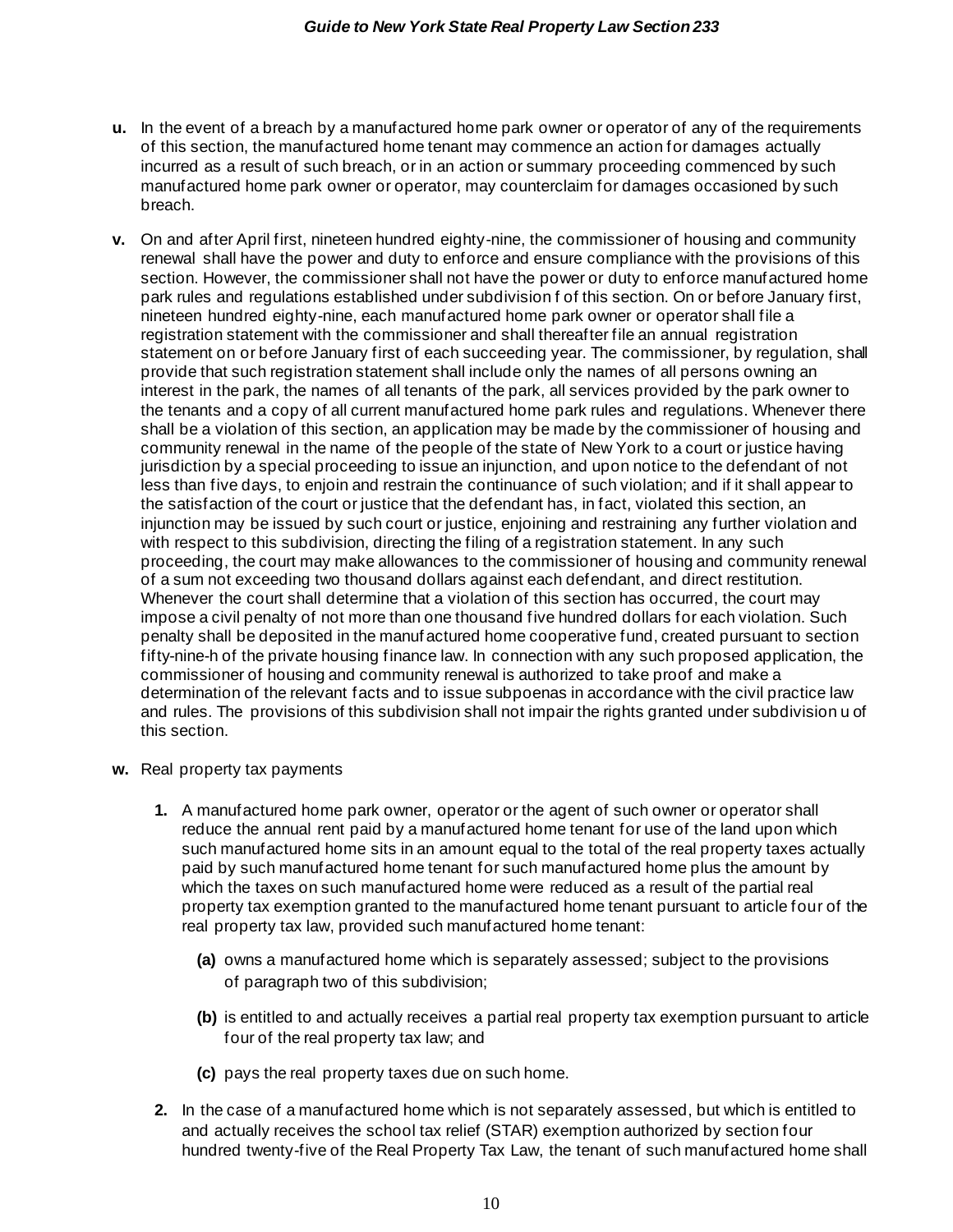be entitled to a rent reduction pursuant to this subdivision to the same extent as a tenant of a manufactured home which satisfies the criteria set forth in paragraph one of this subdivision. Such rent reduction shall be equal to the amount by which the taxes on such manufactured home were reduced as a result of such exemption.

- **3.** A manufactured home park owner or operator providing a reduction in rent as required by paragraph one or two of this subdivision may retain, in consideration for record keeping expenses, two percent of the amount of such reduction.
- **3a**. Any reduction required to be provided pursuant to paragraph one or two of this subdivision shall be provided as follows:
	- **(a)** a reduction in monthly rent (prorating the reduction in twelve parts) shall take effect upon the first monthly rental payment due sixty days after the last date for the payment of real property taxes with no penalty or interest for lateness and shall be extended to the next eleven monthly payments thereafter; or
	- **(b)** with the consent of the manufactured home park owner, operator, or agent of such owner or operator, a reduction in rent may be offset in the entire amount of such reduction against the first monthly rental payment due sixty days after the last date for the payment of real property taxes with no penalty or interest for lateness, and the balance thereof, if any, may be offset against the monthly rental payments for succeeding months, until exhausted; or
	- **(c)** at the election of the manufactured home park owner, operator, or agent of such owner or operator, the total amount of such reduction in rent may be paid to the tenant no later than sixty days after the last date for the payment of real property taxes with no penalty or interest for lateness.
- **4.** The failure of a manufactured home park owner or operator to comply with the provisions of this subdivision shall be a violation punishable by a fine not to exceed five hundred dollars for each violation.

 **x.1**. Rent and other fees, charges and assessments may not be increased by a manufactured home park owner or operator more than once in any year.

2. Notwithstanding the provisions of paragraph one of this subdivision, if a fee, charge, or assessment in effect at the commencement of a lease or tenancy is for goods or services provided by a party unrelated to and not controlled by the manufactured home park owner or operator, the manufactured home park owner or operator may, upon the notice required in this section, provide for the pass-along to the manufactured home tenant of any increases in such fee, charge or assessment.

3. Any agreement modifying any of the rights set forth in this subdivision shall be void as contrary to public policy.

**y. 1.** No manufactured home park owner or operator shall offer or execute a rent-to-own contract unless the manufactured park owner or operator possesses documentation of ownership of the manufactured home, including a certificate of title to the home, if the home is a manufactured home subject to being titled pursuant to article forty-six of the vehicle and traffic law, or for mobile homes not subject to being titled pursuant to such law, such other documentation, which may include a bill of sale, or deed, sufficient to establish ownership.

**2.** Every rent-to-own contract shall be in writing and clearly state all terms, including but not limited to: a description of the home to be leased, including the name of the manufacturer, the serial number and the year of manufacture; the site number upon which the home is located in the manufactured home park; an itemized statement of any payments to be made during the term of the contract, including the initial lot rent, the rental amount for the home, and the amount of the rent-to-own payments; the term of the agreement; the number of payments, itemized, required to be made over the term of the agreement; any lien or security interest encumbering the manufactured or mobile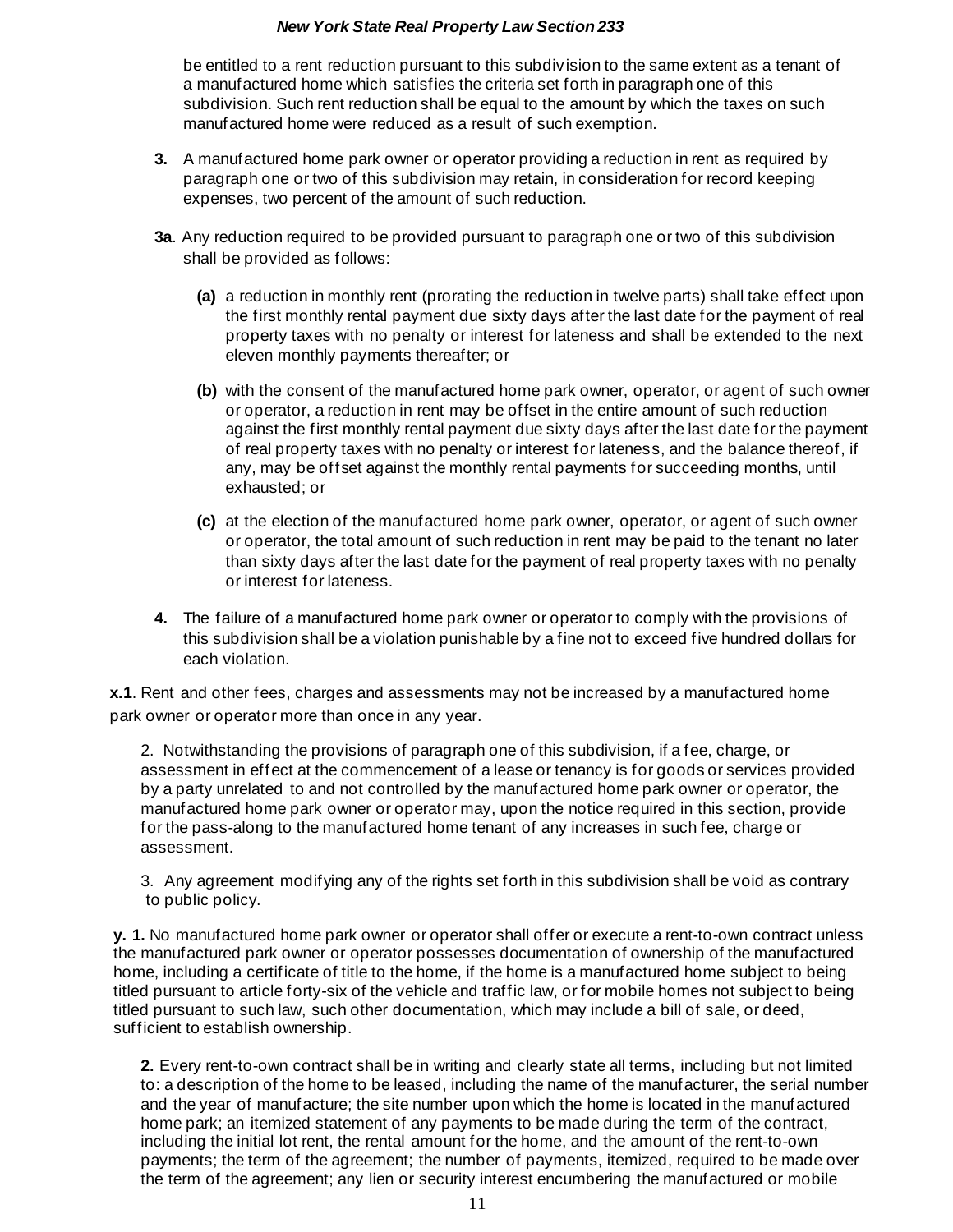home, if applicable; and the amount of any additional fees to be paid during the term. A rent-to-own contract shall not require a manufactured home tenant to pay any additional fees for transfer of ownership at the end of the lease period. A rent-to-own contract shall provide that where the rent-toown tenant pays all rent-to-own payments and other fees established in the contract during the lease term, title transferred at the end of the lease term shall be free of superior interests, liens or encumbrances.

**3.** Valuations used to determine the fair market value of the manufactured home at the time the rentto-own contract is entered into, shall be based on the information provided by an independent system, entity, publication or publications that provide valuation information for manufactured homes adjusted, as appropriate, by reasonable and identifiable regional market data, such as location, parkspecific amenities, trends and comparable sales.

**4.** Every rent-to-own contract shall clearly state that the manufactured home tenant is occupying a rented home, until ownership is transferred, and that the manufactured home park owner and operator shall be responsible for compliance with the warranty of habitability, including but not limited to all major repairs and capital improvements.

**5.** With the execution of every rent-to-own contract, the manufactured home park owner or operator shall offer the manufactured home tenant a lease for the site on which the home is located as provided in subdivision f of this section, and, if the term of the rent-to-own contract is longer than the term of the initial site lease, shall offer renewal leases on the same terms as provided to manufactured home tenants within the park pursuant to subdivision e of this section, provided that such renewal lease may not include a rent increase greater than that imposed on similarly situated manufactured home tenants that own their home within the park.

**6.** The manufactured home park owner or operator shall provide each manufactured home tenant who is a party to a rent-to-own contract an itemized accounting listing all payments made pursuant to the rent-to-own contract. Such accounting shall be provided no less than once each year, beginning one year from the execution of the rent-to-own contract. Upon request by a manufactured home tenant, the manufactured home park owner or operator shall provide such an accounting within ten days of such request.

**7.** Any successor to ownership of the manufactured home park shall be bound by the terms of a rent-to-own contract entered into after the effective date of this subdivision.

**8.** If a manufactured home tenant's tenancy is terminated by the manufactured home park owner or operator during the term of a rent-to-own contract, all rent-to-own payments made during the term of the contract shall be refunded to the manufactured home tenant; if a manufactured home park owner or operator fails to refund such payments, in an eviction proceeding, the court may award the manufactured home renter damages in the amount of the rent-to-own payments which have not been refunded.

**9.** It is a violation of this section for a manufactured home park owner or operator to make any material misrepresentation, either written or oral, regarding any of the terms of a rent-to-own contract, or to obtain, or attempt to obtain, a waiver from any manufactured home renter of any protection or right provided under this subdivision.

#### **10.**

**(i)** If a manufactured home park owner or operator violates the provisions of this subdivision or wrongfully evicts a manufactured home tenant who is a party to a rent-to-own contract, a court may award damages including treble the economic damages suffered by the manufactured home tenant, which may include all rent-to-own payments. The court may also provide for reasonable attorney fees and costs of litigation, and other equitable relief.

**(ii)** Failure of the manufactured home park owner or operator to comply with this section shall give the manufactured home renter the unconditional right to cancel the rent-to-own contract and receive immediate refund of all payments and deposits made on account of or in contemplation of the lease with the rent-to-own contract.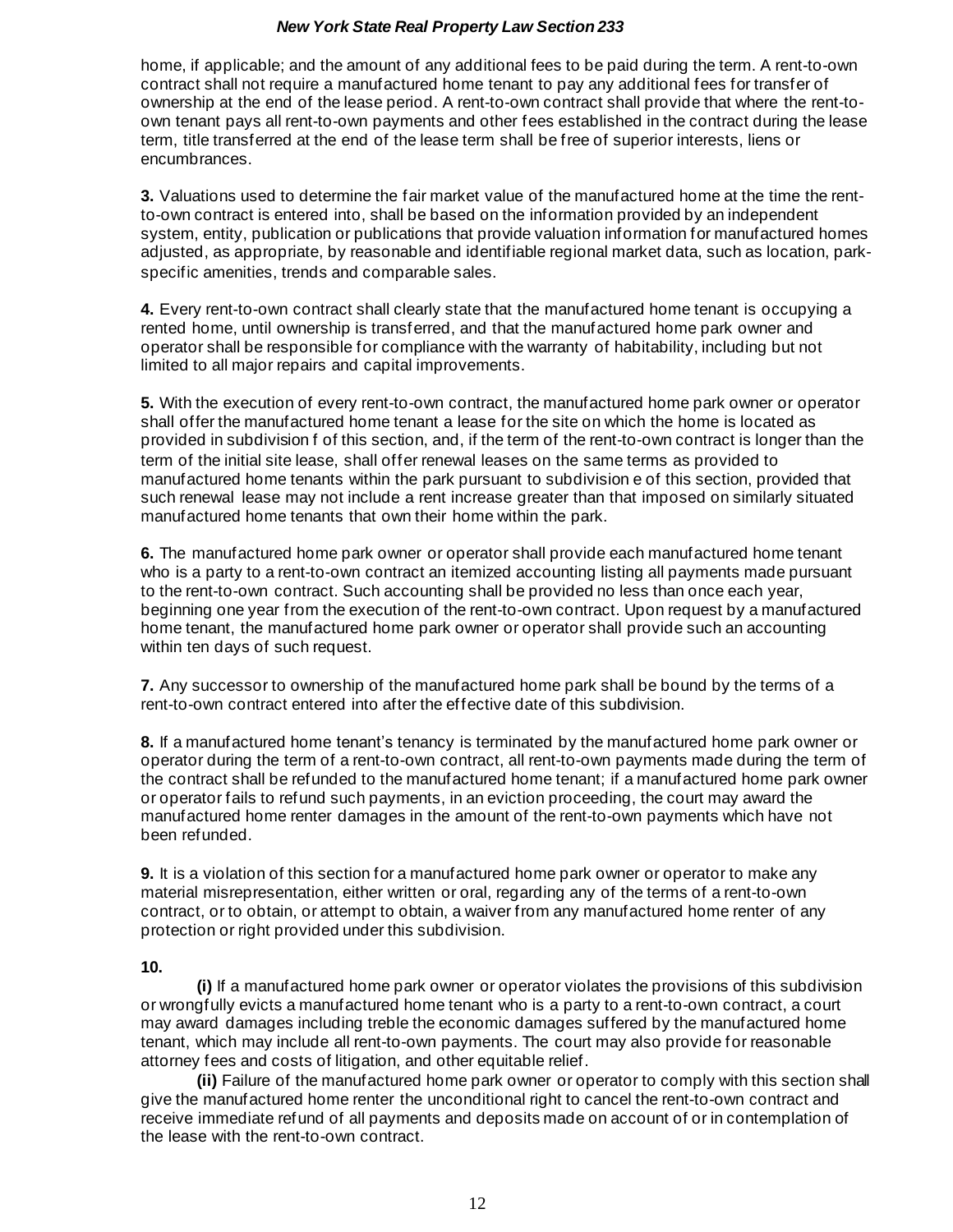**11.** The provisions of this section apply to rent-to-own contracts and tenants with rent-to-own contracts.

# **Real Property Law Section 233-a:** Sale of Manufactured home parks;

Whenever used in this section:

**1. (a)** The term "notify" shall mean the placing of a notice in the United States mail, addressed to the officers of the manufactured homeowners' association or the manufactured home park owner by certified mail, return receipt requested, or personal delivery upon the officers of the manufactured homeowners' association, or if no manufactured homeowners' association exists, upon all manufactured homeowners in the manufactured home park or the manufactured home park owner. Each such notice shall be deemed to have been given upon the deposit of the notice in the United States mail or upon receipt of personal delivery.

**(b)** The term "manufactured homeowners' association", whether incorporated or not, shall mean an association of at least fifty-one percent of all manufactured homeowners within the manufactured home park, who shall have given written consent to forming a manufactured homeowners' association, and which association has notified the park owner of its establishment and has provided to the park owner the names and addresses of the officers of such association. The provisions o[f section two hundred twenty-three-b](https://1.next.westlaw.com/Link/Document/FullText?findType=L&originatingContext=document&transitionType=DocumentItem&pubNum=1000129&refType=LQ&originatingDoc=I4a75ade0d18211e8a4ccfe56b146387b&cite=NYRLS223-B) of this article shall apply to the formation of a manufactured homeowners' association.

**2. (a)** If a manufactured home park owner receives a bona fide offer to purchase a manufactured home park that such manufactured home park owner intends to accept, such manufactured home park owner shall require the prospective purchaser to provide, in writing, the certification required by paragraph (b) of this subdivision, and shall not accept any offer to purchase, nor respond with a counteroffer until such manufactured home park owner has received such certification.

**(b)** A purchaser seeking to purchase a manufactured home park, or the land upon which a manufactured home park is located, shall provide such owner with a written letter certifying whether or not the purchaser will, upon the closing of the sale of the park, or within sixty months of such closing, give the notice required pursuant t[o paragraph six of subdivision b of section two hundred thirty-three](https://1.next.westlaw.com/Link/Document/FullText?findType=L&originatingContext=document&transitionType=DocumentItem&pubNum=1000129&refType=SP&originatingDoc=I4a75d4f0d18211e8a4ccfe56b146387b&cite=NYRLS233) of this article, of its intention to use the land upon which the manufactured home park is located for a purpose other than manufactured home lot rentals.

**(c)** If a manufactured home park owner receives a bona fide offer to purchase a manufactured home park that such manufactured home park owner intends to respond to with a counteroffer, such counteroffer shall include a notice stating that such counteroffer shall be subject to the right of the homeowners of the manufactured home park to purchase the manufactured home park pursuant to this subdivision. Notwithstanding any provision of law to the contrary, every acceptance of a counteroffer by a prospective purchaser of a manufactured home park shall be deemed to be subject to the right of the homeowners of the manufactured home park to purchase the manufactured home park pursuant to this subdivision if the purchaser certifies pursuant to paragraph (b) of this subdivision that he or she intends to change the use of the land.

**3. (a)** If a manufactured home park owner receives a bona fide offer to purchase a manufactured home park that such manufactured home park owner intends to accept or respond to with a counteroffer, and the purchaser has certified pursuant to paragraph (b) of subdivision two of this section that he intends to change the use of the land, such manufactured home park owner shall notify:

**(i)** the officers of the manufactured homeowners' association within such park of the offer to purchase and all the terms thereof; provided that the park owner has been notified of the establishment of a manufactured homeowners' association and been provided with the names and addresses of the officers of such association;  or

**(ii)** if no homeowners' association exists, all manufactured homeowners in the manufactured home park.

**(b)** The manufactured home park owner's notification shall state the price and terms and conditions of sale or, in the case where such manufactured home park owner intends to make a counteroffer, the price and material terms and conditions upon which such manufactured home park owner would sell the park.

**(c)(i)** If a manufactured homeowners' association exists at the time of the offer, the association shall have the right to purchase the park;  provided that the association shall have delivered to the manufactured home park owner an executed offer to purchase which meets the identical price, terms, and conditions of the offer or counteroffer provided in the notice of the manufactured home park owner within one hundred twenty days of receipt of notice from the manufactured home park owner, unless otherwise agreed to in writing.

**(ii)** If an offer to purchase by the association is not delivered within such one hundred twenty day period, then, unless the park owner thereafter elects to offer to sell the park at a price lower than the price specified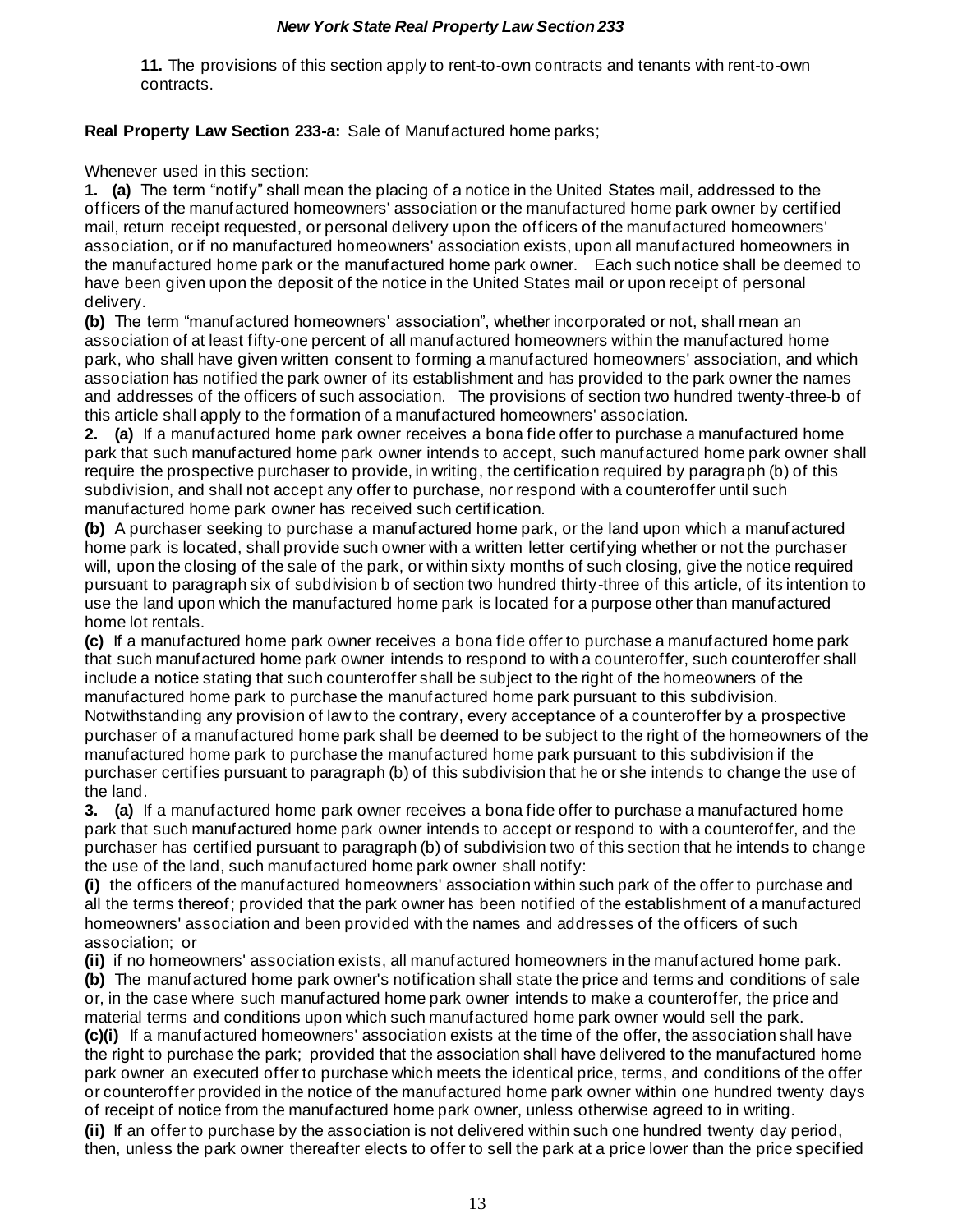in the notice to the homeowners' association or at terms substantially different from those presented to the association, the park owner has no further obligations under this section.

**(iii)** If the park owner, after such one hundred twenty day period, elects to offer to sell the park at a price lower than the price specified in the notice given or at terms substantially different from those previously presented to the association, then the association shall be entitled to notice thereof and shall have an additional ten days after receipt of notice of the revised terms to deliver to the park owner an executed offer to purchase which meets the revised price, terms, and conditions as presented by the park owner.

**(d)(i)** If there is no existing homeowners' association at the time of the offer, the homeowners shall have the right to purchase the park;  provided the following conditions are met:

**(A)** The manufactured homeowners shall have the right to form a manufactured homeowners' association, whether incorporated or not.

**(B)** Such homeowners' association shall include at least fifty-one percent of all manufactured homeowners, who shall have given written consent to forming a manufactured homeowners' association. The provisions o[f section two hundred twenty-three-b](https://1.next.westlaw.com/Link/Document/FullText?findType=L&originatingContext=document&transitionType=DocumentItem&pubNum=1000129&refType=LQ&originatingDoc=I4a767130d18211e8a4ccfe56b146387b&cite=NYRLS223-B) of this article shall apply to the formation of a manufactured homeowners' association.

**(C)** The association, acting through its officers, shall have given notice to the park owner of its formation, the names and addresses of its officers, and delivered an executed offer to purchase the park at the identical price, terms, and conditions of the offer presented in the notification given by the park owner within one hundred twenty days of receipt of notice from the park owner, unless otherwise agreed to in writing. **(ii)** If the homeowners fail to form a manufactured homeowners' association, or if upon the formation of a manufactured homeowners' association, the association does not deliver an executed offer to purchase as set forth in paragraph (a) of this subdivision within the one hundred twenty day period, then, unless the park owner elects to offer the park at a price lower than the price specified in the notice previously presented to

the homeowners, the park owner has no further obligation under this section;  and

**(iii)** If the park owner thereafter elects to sell the park at a price lower than the price specified in the notice to the homeowners or at terms substantially different from those previously presented, then the association shall have an additional ten days after receipt of notice of the revised terms to deliver to the park owner an executed offer to purchase which meets the revised price, terms, and conditions as presented by the park owner.

**4.** This section does not apply to:

**(a)** Any conveyance of an interest in a manuf actured home park incidental to the financing of such manufactured home park.

**(b)** The purchase of a manufactured home park by a governmental entity under its powers of eminent domain.

**5.** Nothing in this section shall be construed to compel the manufactured home park owner to divide the land and sell it to individual manufactured homeowners.

**Real Property Law Section 233-b:** Manufactured home parks; rent increases.

- **1.** The provisions of this section shall apply to all manufactured homes located in a manufactured home park as defined in section two hundred thirty-three of this article, however manufactured homes located in manufactured home parks that are subject to a regulatory agreement with a governmental entity to preserve affordable housing or that otherwise limits rent increases are exempt from the provisions of this section.
- **2.** Increases in rent shall not exceed a three percent increase above the rent since the current rent became effective. In this section, rent shall mean all costs, including all rent, fees, charges, assessments, and utilities. Notwithstanding the above, a manufactured home park owner is permitted to increase the rent in excess of three percent above the rent since the current rent became effective, due to:
	- **(a)** Increases in the manufactured home park owner's operating expenses.
	- **(b)** Increases in the manufactured home park owner's property taxes on such park.
	- **(c)** Increases in costs which are directly related to capital improvements in the park.
- **3.** An increase above three percent may be challenged by an aggrieved manufactured homeowner as unjustified. Multiple aggrieved manufactured homeowners may join in the same action where there is a common question of law and fact.